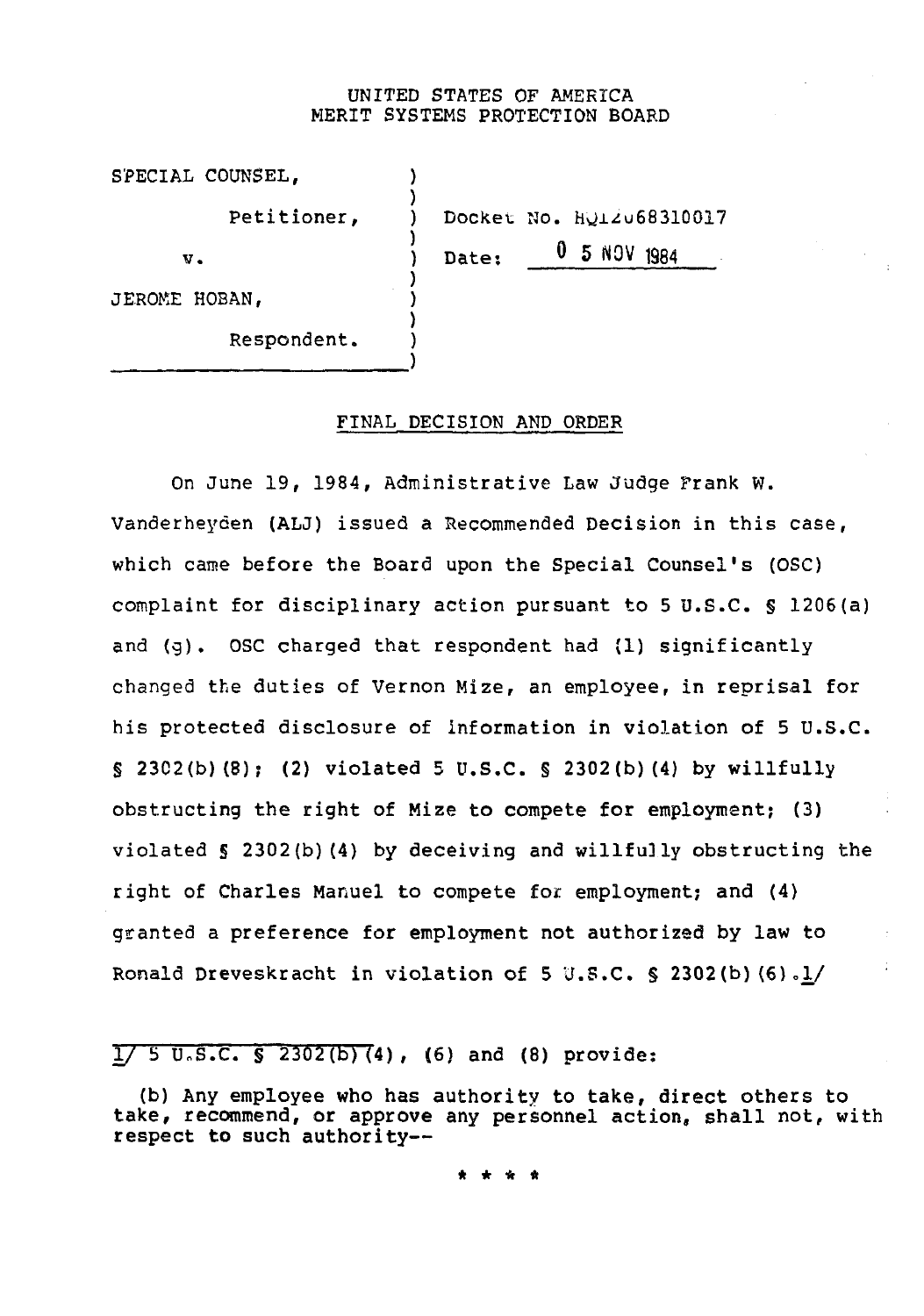Following a lengthy hearing and the submission of posthearing briefs, the ALJ sustained all four charges.2/

On July 26, 1984, respondent filed timely exceptions to the ALJ's Recommended Decision. See 5 C.F.R. § 1201.129(b). OSC filed a response to the exceptions on September 6, 1984.

FOOTNOTE I/ Continued.

(4) deceive or willfully obstruct any person with respect to such person's right to compete for employment;

\* \* \* \*

(6) grant any preference or advantage not authorized by law, rule, or regulation to any employee or applicant for employment (including defining the scope or manner of competition or the requirements for any position) for the purpose of improving or injuring the prospects of any particular person for employment;

\* \* \* \*

(8) take or fail to take a personnel action with respect to any employee or applicant for employment as a reprisal for  $-$ 

(A) a disclosure of information by an employee or applicant which the employee or applicant reasonably believes evidences —

(i) a violation of any law, rule, cr regulation, or

(ii) mismanagement, a gross waste of funds, an abuse of authority, or a substantial and specific danger to public health or safety,

if such disclosure is not specifically prohibited by law and if such information is not specifically required by Executive order to be kept secret in the interest of national defense or the conduct of foreign affairs;  $\ldots$ .

2/ OSC also filed a motion for clarification of the Board's policy permitting replies to exceptions. Although the Board's regulations do not provide for replies, the Board has now directed the Office of the Clerk to notify parties that they may reply to exceptions within 20 days of receipt.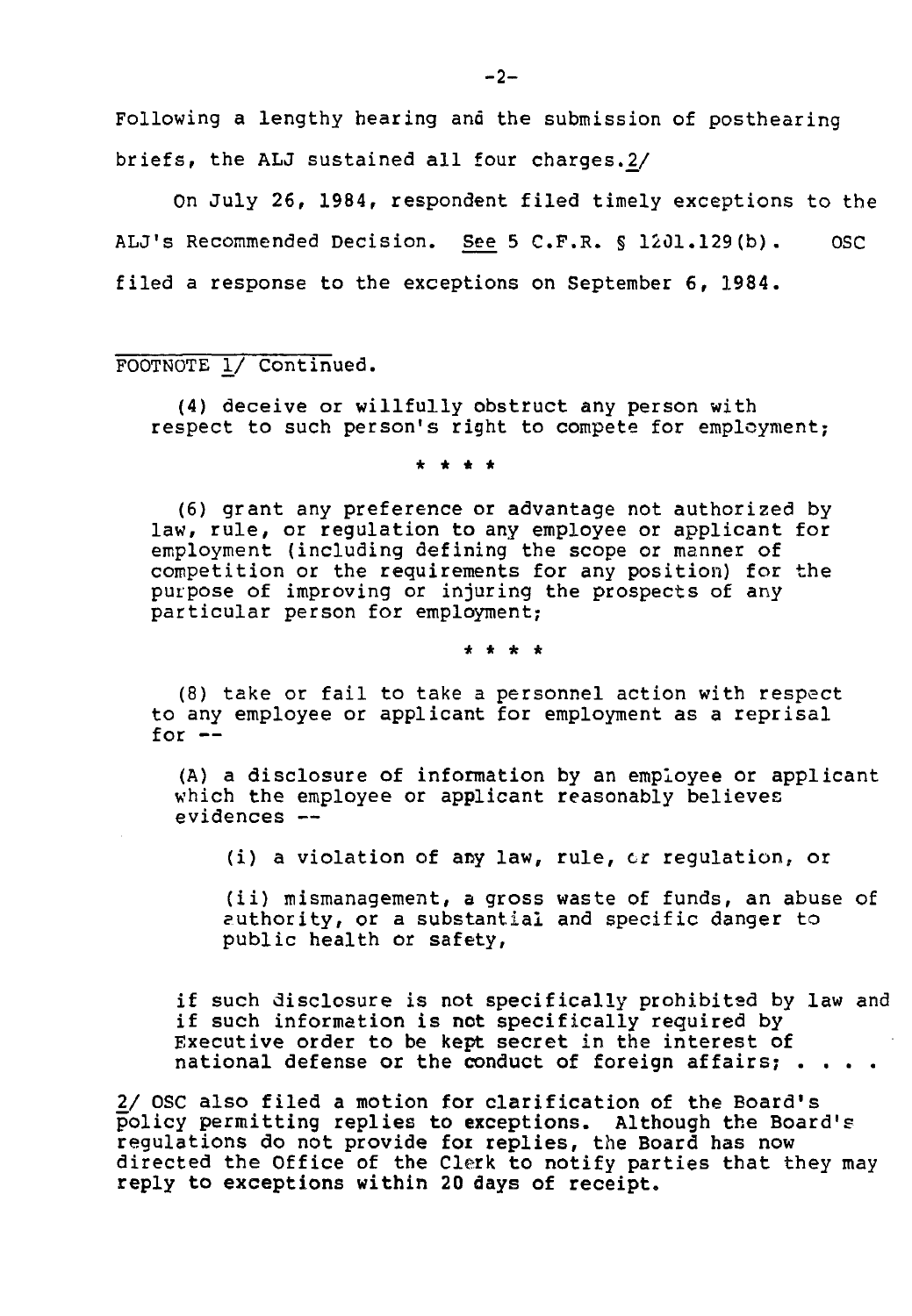The Board has carefully considered the Recommended Decision and the record in light of the exceptions, response and the parties' post-hearing briefs. The Board hereby ADOPTS AS MODIFIED the ALJ's Recommended Decision and incorporates it into this Final Decision and Order.

# I. The Factual Charges

During the relevant time frame, Jerome Hoban, respondent, was a GS-9 Chief of Police at the Veterans Administration Medical Center (VAMC), comprising Palo Alto and Menlo Park, California. He supervised 15 officers, a detective and a clerk-typist, ranging in grade from GS-4 through 7. Vernon Mize, first employed at VAMC in 1974 as a GS-4 officer, was promoted through the ranks to GS-6 supervisory police officer with the rank of Corporal by 1977. In December 1977, respondent appointed Mize to the position of "Lieutenant Hospital Police Supervisor, Day Watch Commander, and Assistant Chief, Hospital Police," making him the senior police supervisor in the section. Recommended Decision (R.D.) 2-3. In June 1978, respondent appraised Mize's performance with regard to 34 supervisory abilities and accorded Mize the highest rating in all categories.

On May 24, 1979, Mize wrote to the Inspector General of the Veterans Administration (IG) and to Congressman McCloskey expressing his concern over matters directly related to the operation of the VAMC. The letters basically sought legislation to improve the retirement benefits of VA officers, documented the rise in criminal activities at the VAMC, cited the need for

 $-3-$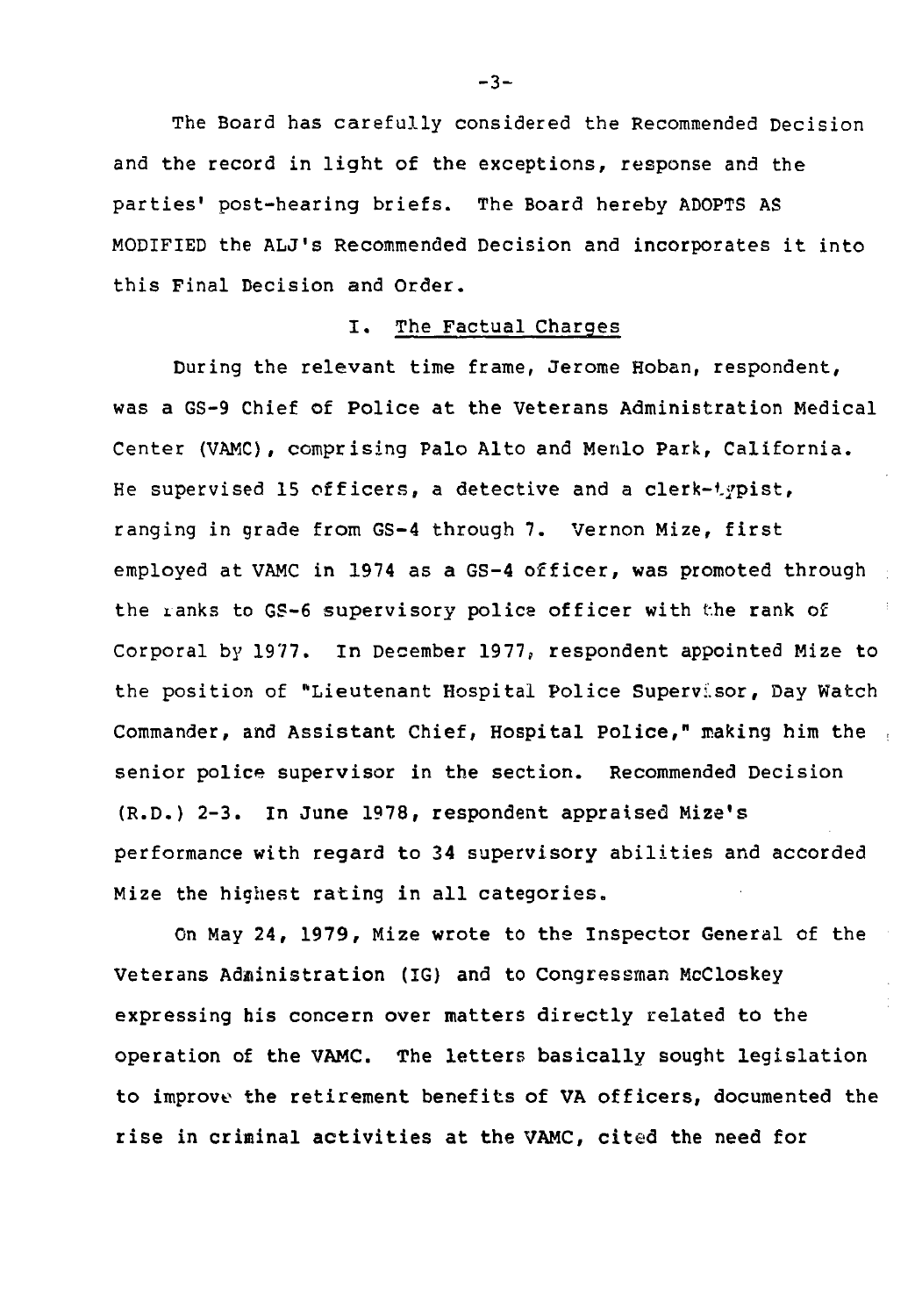additional officers and a batter grade structure for them, reported the great volume of non-police duties assigned, and reported that officers were only given a can of mace for self-defense. Mize informed respondent of his intent to send these letters. When the letters were received by the addressees, inquiries were made to the VAMC, and the displeasure of those in charge was made quite evident to Mize. R.D. 4-7.

In July or August, 1979, pursuant to a contact made by a reporter, Mize and others at the VAMC supplied information concerning their perceptions of improper management. These officers talked to the reporter only after receiving clearance from the VAMC management. Subsequently, a series of news articles appeared. Shortly thereafter, Mize was sent to Menlo Park to supervise 1-2 officers; he previously supervised approximately 15 officers. He was also relieved of his responsibility of compiling statistical reports, denied access to files, and assigned to parking enforcement for 3 weeks, i.e., writing tickets for illegally parked vehicles. He was also assigned to the graveyard shift; since his appointment in 1977 to senior police officer, Mize had worked the day watch. The title of "Lieutenant" was also revoked. Again, in 1980, Mize wrote to Congressman McCloskey complaining of improper procedures at the VAMC. R.D. 10-12.

In November 1980 a new position of detective was created at the VAMC. Mize wished to be considered for the position. On November 25, 1982, respondent rated Mize, giving him a lowered

-4-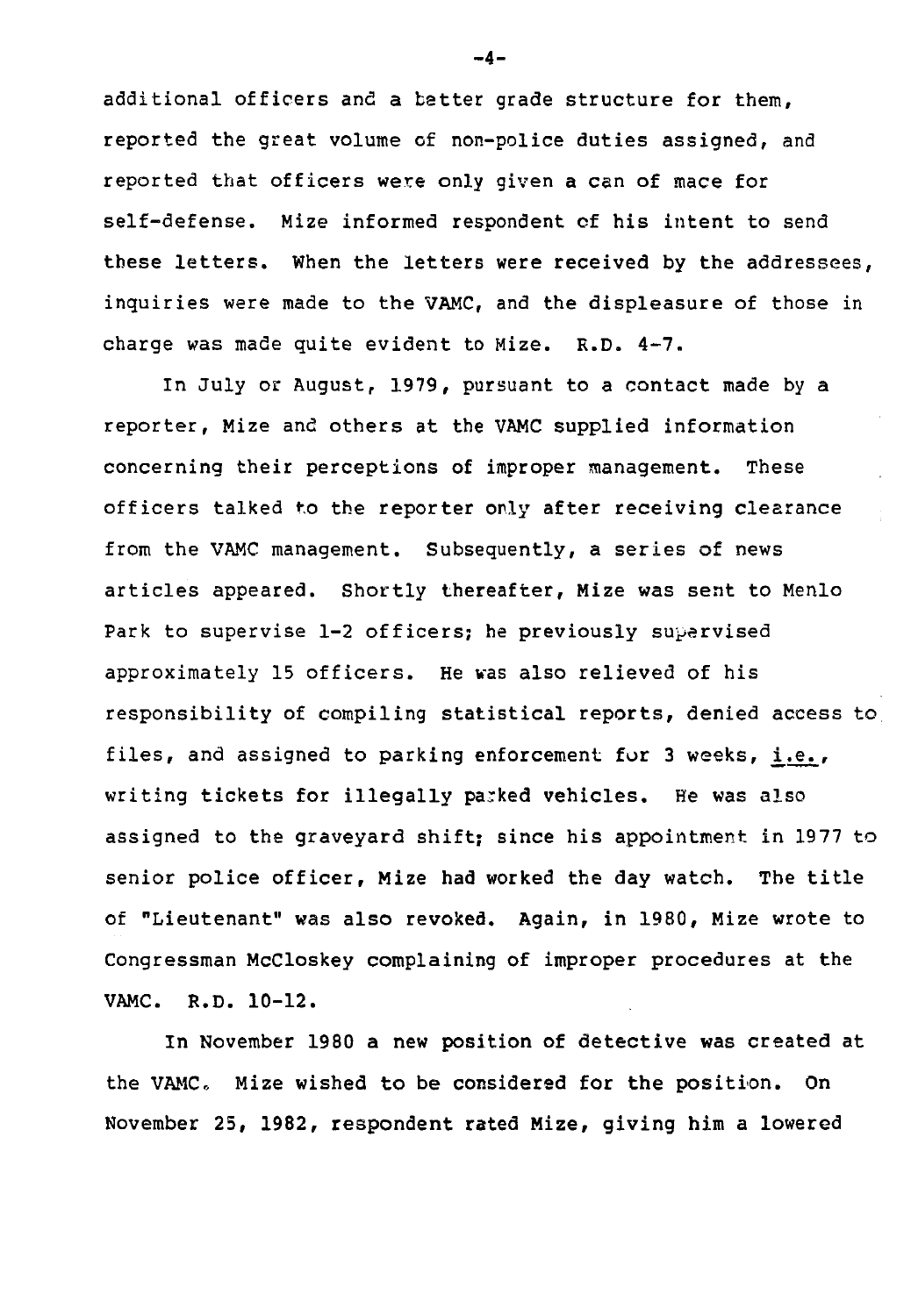performance evaluation even though, prior to Mize's letters and the newspaper articles, respondent had not noticed any deterioration in Mize's performance. R.D. 13-16.

The detective's position was formally announced on November 20, 1980. On November 4, the day the position was approved, a performance appraisal for Ronald Dreveskracht, a GS-5 officer at a VAMC in San Francisco, was prepared and sent directly to respondent via a laundry truck which traveled between the VA facilities. An undated Form 171 for Dreveskracht accompanied the evaluation. However, this original appraisal form was not the one utilized to rate Dreveskracht's performance for competition for the detective's position. A second perfect appraisal, unsigned and unseen by Dreveskracht, was used to rate him as highly qualified though he was not one of the five highest ranking candidates. R.D. 16-17; 21-24.

Charles Manuel, an officer at VAMC Allen Park, Michigan, also applied for the detective's position and was among the five highest ranking candidates, when respondent called to interview Manuel sometime during December, 3/ he spoke with Manuel's supervisor regarding Manuel's abilities. Manuel was off duty that day, but returned respondent's call upon returning to work. Respondent and Manuel spoke and, at the conclusion of the

-5-

<sup>3/</sup> While there was much conflict regarding the facts surrounding the treatment of Manuel, the ALJ made specific credibility findings and determined that these events transpired.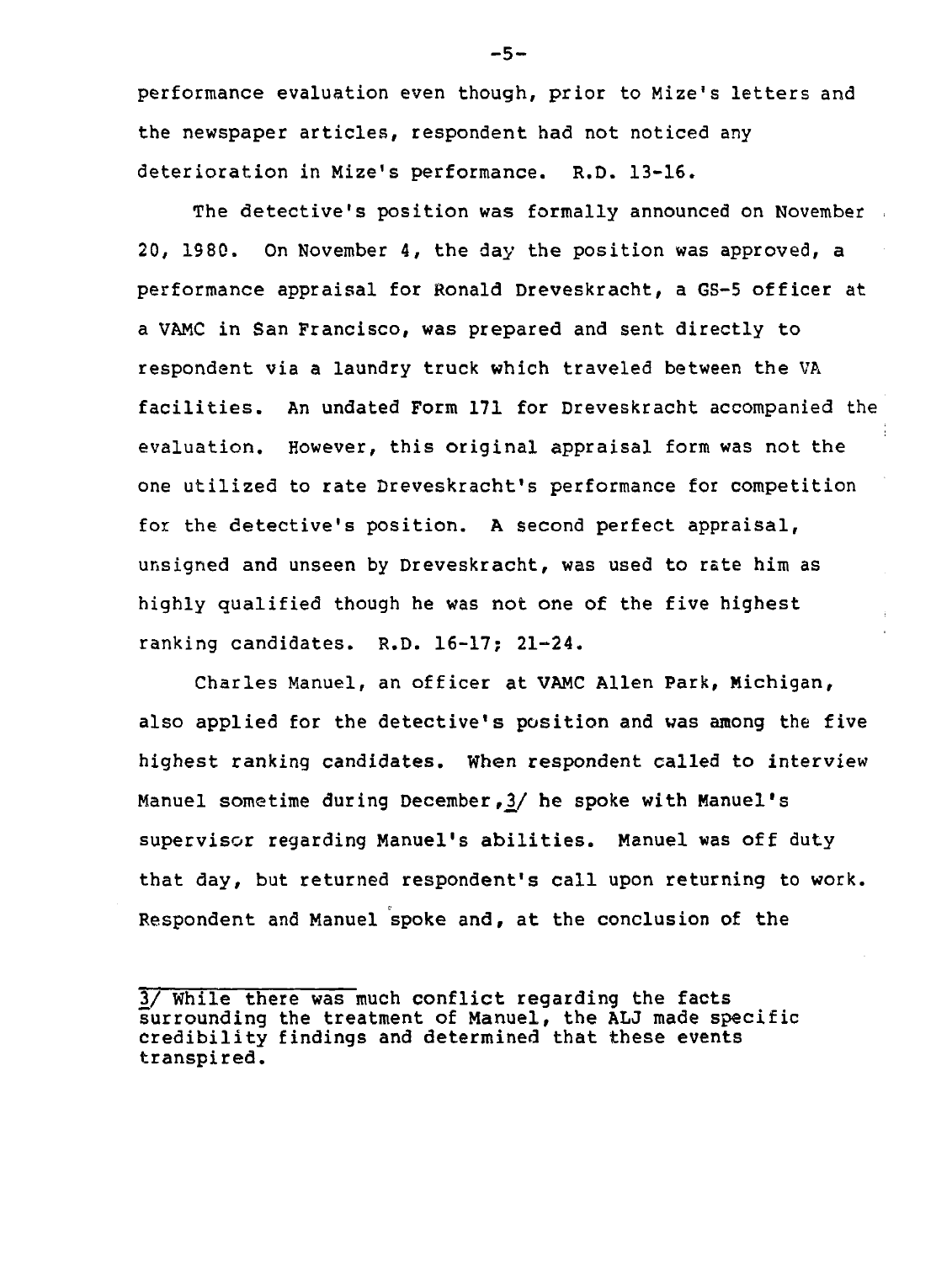conversation, respondent told Manuel that he would be in touch with him. Respondent reported to the personnel specialist that Manuel had not been interviewed because he did not return his telephone calls. Respondent stated that he spoke with Manuel only after he had made his final selection for the position. R.D. 17-21.

### II. Analysis

Respondent submitted lengthy, narrative exceptions which, for the most part, focus on the ALJ's evaluation of the evidence, but are couched in conclusory terms. In most of these exceptions, respondent simply disagrees with the ALJ's findings and reiterates the arguments  $\epsilon$  mitted in his post-hearing brief, without any references to the record to support his contentions. Those exceptions wherein repondent cites the record to support his allegations of error are addressed below. The Board finds that the remaining exceptions were adequately resolved by the ALJ and, accordingly, these exceptions are rejected for the reasons given by the ALJ.

With regard to respondent's exceptions to the ALJ's credibility determinations concerning testimony and documentary evidence, the Board finds no error.  $4/$  In the Recommended Decision, the ALJ thoroughly discussed his consideration of the witnesses' demeanor and the substance of their testimony in determining their veracity. He also reviewed the documentary

 $-5-$ 

<sup>4/</sup> Respondent excepted to the credibility determinations made Fy the ALJ on pages 9, 18-21 and 29 of the Recommended Decision.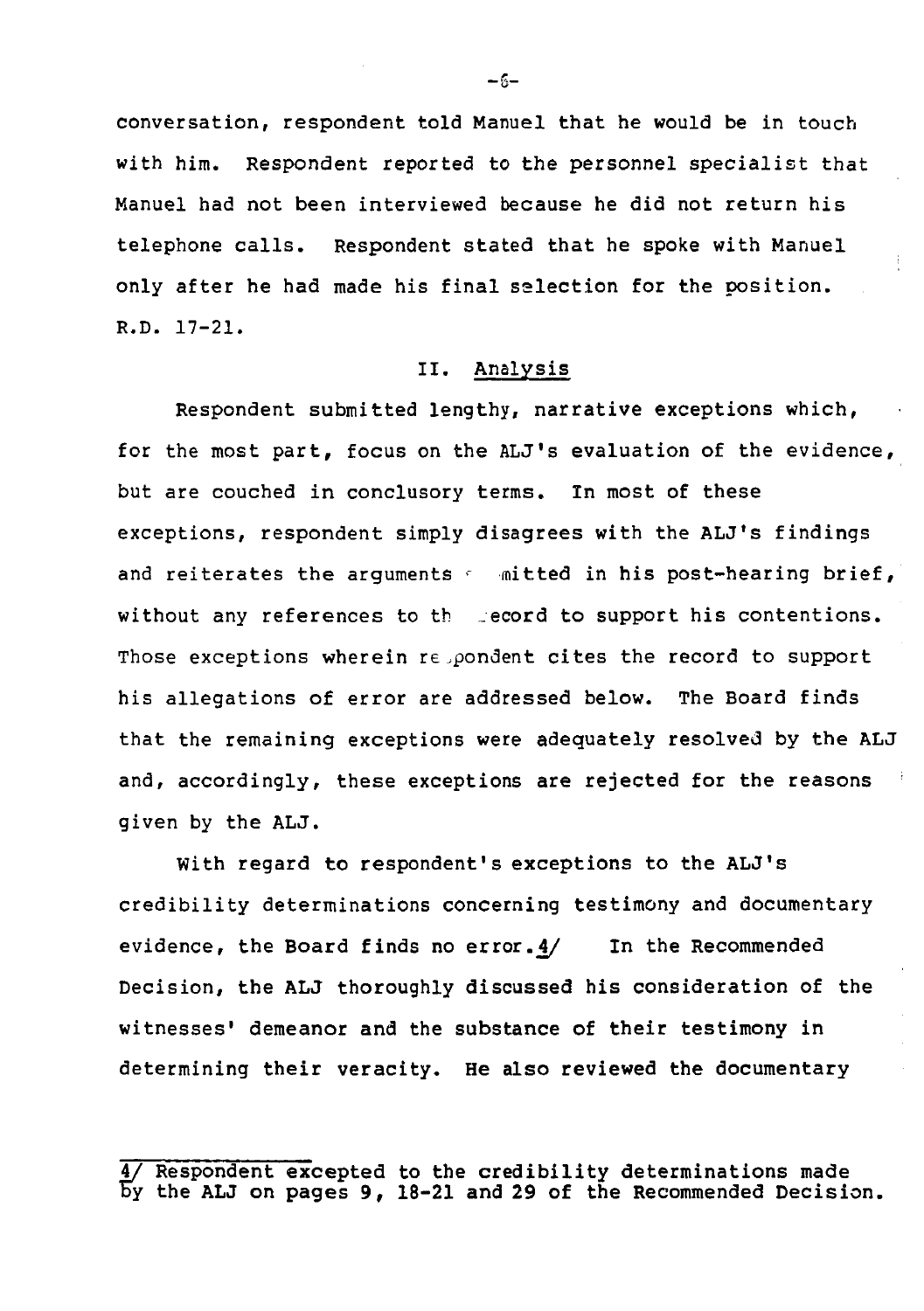evidence, comparing it with the testimony, to ascertain the inherent truthfulness of that evidence. Respondent's exceptions to the ALJ's credibility findings failed to show that they are not entitled to deference. See Weaver v. Department of the Navy, 2 MSPB 297, 299 (1980).

The remainder of respondent's exceptions which cited record references can be grouped generally into several categories by topic: the change in Mize's duties, Mize's reasonable belief in his disclosed statements, and respondent's appraisal of Mize.

As to the change in Mize's duties, respondent takes exception to a perceived implication that Mize, a supervisory police officer, received a promotion when respondent appointed him to "Lieutenant-Hospital Police Supervisor, Day Watch Commander, and Assistant Chief, Hospital Police."5/ He also takes exception to the finding that, as the result of 1979 letters from Mize to his Congressman and the IG and a series of newspaper articles to which Mize and others had contributed information, Mize was sent to Menlo Park, a small facility, as a supervisor and was assigned to parking enforcement.§/ These exceptions relate to the charges in Count I that respondent unlawfully changed Mize's duties in reprisal for protected disclosures.

 $-7-$ 

<sup>5/</sup> Respondent's Exceptions at 6, objecting to Recommeded Decision at 3.

<sup>6/</sup> Respondent's Exceptions at 10, objecting to Recommeded Decision at 10.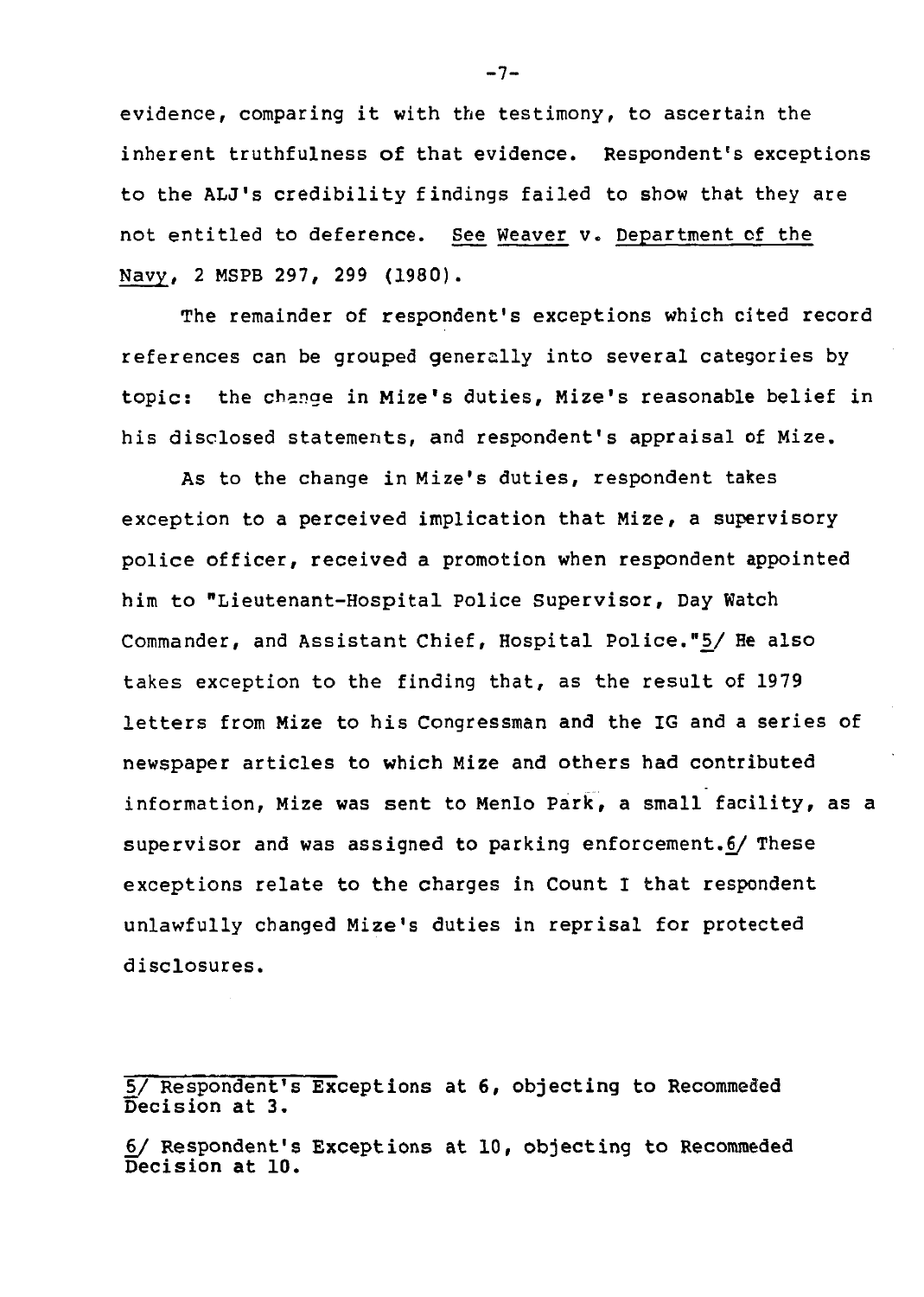The ALJ did not find or imply that Mize was promoted when he was given his new position and titles; to the contrary, he carefully stated that Mize did not receive any increase in grade. R.D. 3. The ALJ merely recounted the increase in Mize's duties : as evidenced both by testimony and documentary evidence. Further, the ALJ found from the "concatenation of the evidence," not simply from the two changes which respondent cites, that the t duty changes which Mize suffered were significant and "abrupt and swift," following the appearance of the newspaper articles, and thus were the result of protected disclosures. R.D. 10-12; 28-29. The Board finds no error.

Respondent also excepts to the finding of fact and conclusion of law that Mize's statements in the 1979 letters to his Congressman and the IG, and his responses to questions by a reporter were protected.7/ The exceptions state that "while many of the allegations he [Mize] made contained some technical element of truth, they were purposefully presented in an entirely misleading manner" with "the intent to create an implication of lax law enforcement," Exceptions at 8, and object to the conclusion that Mize was a protected whistleblower, Exceptions at 20.

The ALJ reviewed and made his findings upon all the evidence, not simply this cited disclosure which dealt with alleged lax law enforcement. Moreover, in addressing the

-8-

<sup>]</sup>\_/ Respondent's Exceptions at 8, objecting to the Recommended Decision at 9, and Respondent's Exceptions at 20, objecting to the Recommended Decision at 26.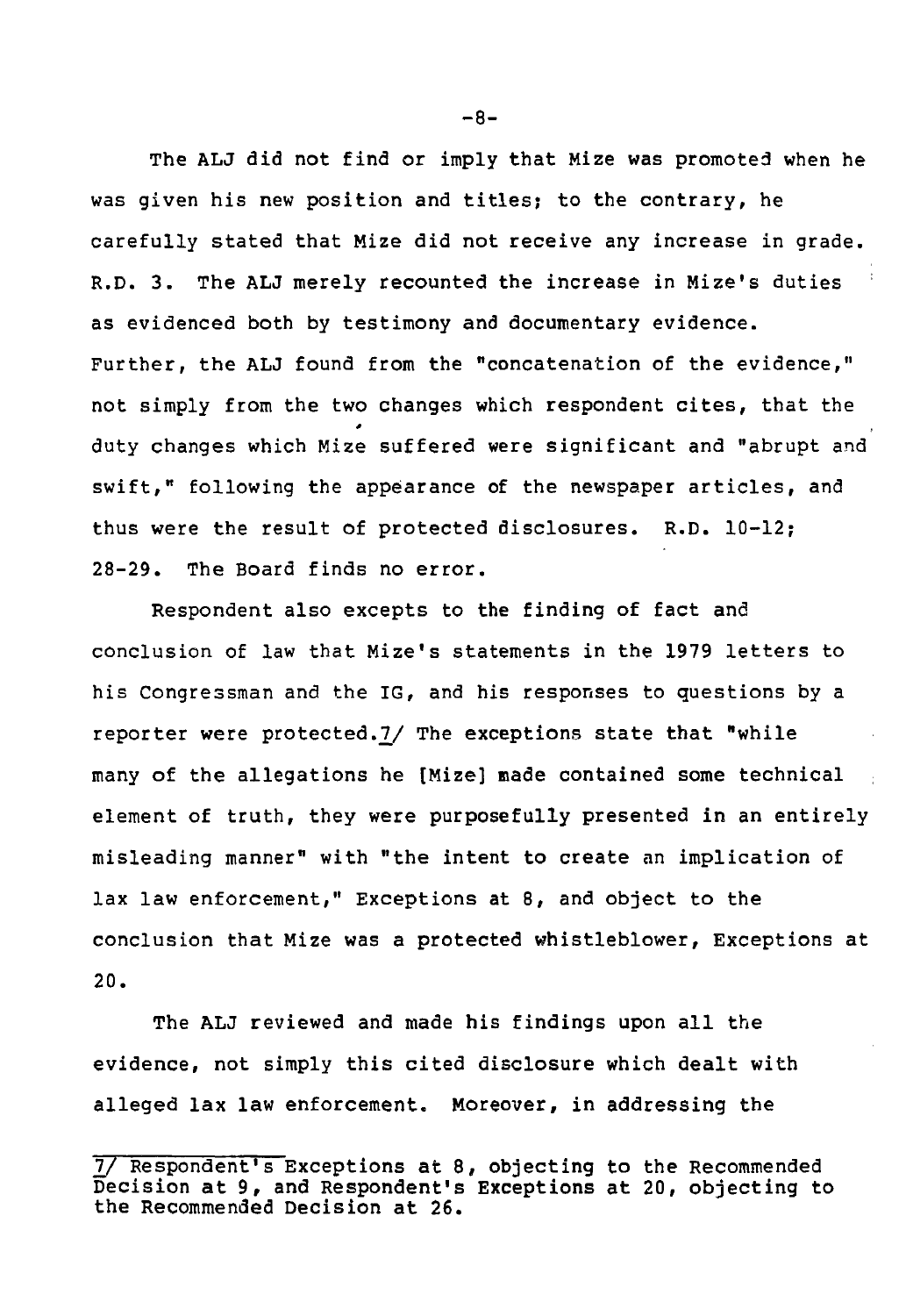"whistleblower" protection set forth in 5 U.S.C. § 2302(b)(8), the Board has held that the employee need not prove that the condition reported establishes mismanagement, but "he must only show the reported condition was one which he reasonably believed to constitute one of the situations specified." Ramos v. Federal Aviation Administration, 4 MSPB 446, 448 (1980). The whistleblower's evidence must show that "a reasonable person in the employee's position would believe" that the matter reported was prohibited by § 2302(b) (8).8/ The Board finds no error.9/

Respondent objects to the finding of fact and conclusion of law that respondent acted improperly in his 1980 appraisal of Mize, which relates to the charge in Count II that respondent unlawfully interfered with Mize's right to compete for promotion.10/ Also related to Mize's appraisal is respondent's exception to the ALJ's characterization of the testimony of Mr. Smith, a personnel specialist.ll/

10/ Respondent's Exceptions at 14, objecting to the Recommended Decision at 15, and Respondent's Exceptions at 23, objecting to the Recommended Decision at 30.

11/ Respondent's Exceptions at 16, objecting to the Recommended Decision at 17.

<sup>8/</sup> Even one of respondent's witnesses admitted that Mize could have reasonably believed that criminal laws should be enforced against VA patients. Tr. 1280.

<sup>9/</sup> While respondnet states that, with regard to disclosures to congressmen and the media, "many of the allegations he [Mize] made contained some technical element of truth," Exceptions at 8, he also posits that "most, if not all, of the allegations made by Mize and those attributed to him in the newspapers were completely erroneous." Exceptions at 23. These two statements are in direct opposition; such inconsistency bolsters the ALJ's findings and credibility determinations.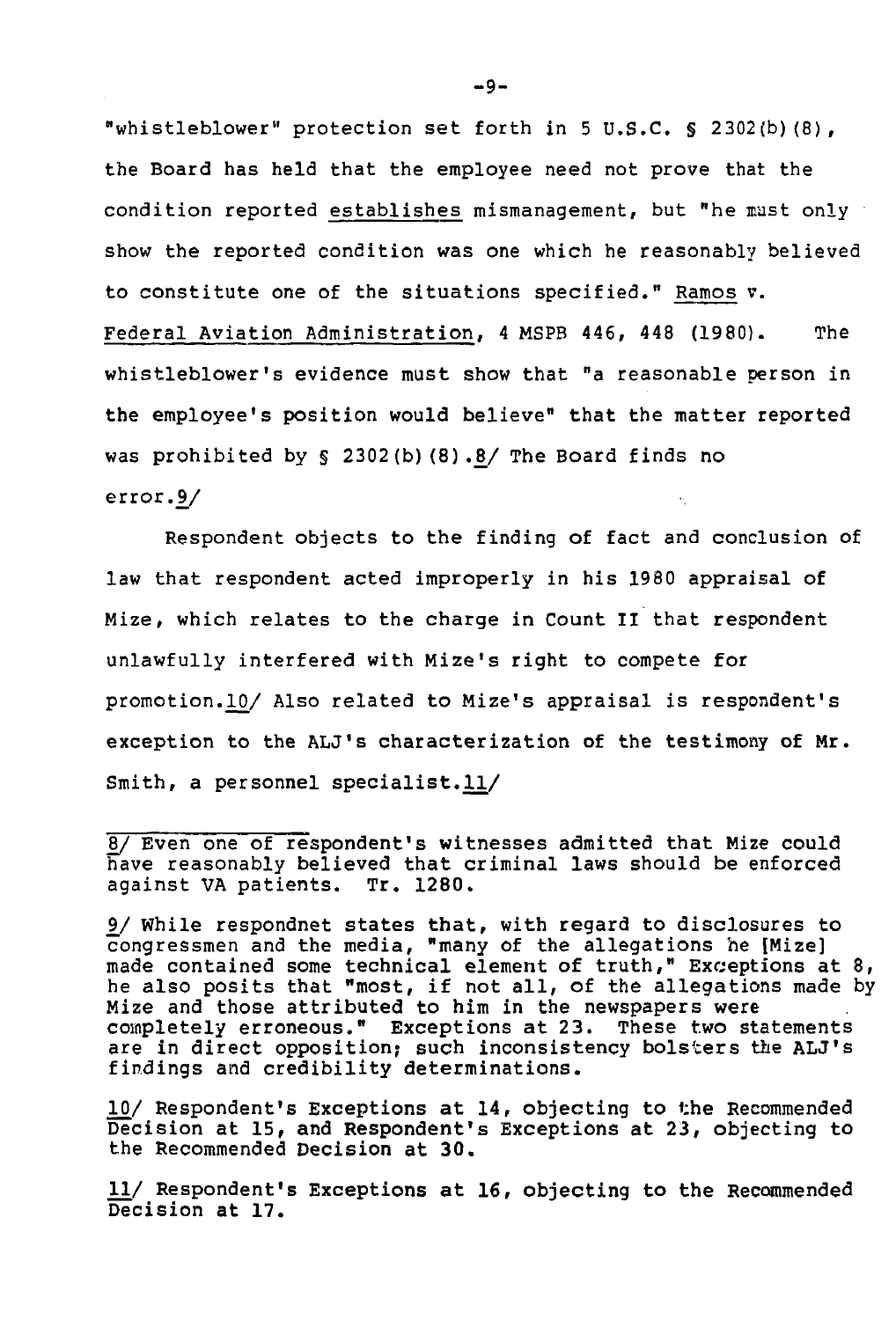Again, the ALJ considered the evidence as a whole, including the statements made by respondent in Mize's exit interview and respondent's admission that he considered Mize's disclosures in the appraisal. All the evidence taken together led to the conclusion that respondent downgraded Mize to inhibit his chances to compete for promotion to a detective's position. Further, the ALJ did not "infer that Alan Smith was merely speculating" in his testimony. Respondent's exception is weakly based upon semantics. The Board finds no error.

Relating to the charge in Count IV that respondent granted unlawful advantage to Ronald Dreveskracht, respondent excepts to the alleged implication of a "conspiracy between Chiefs Hoban and Hanson to appoint Ronald Dreveskracht to the GS-7 position of detective."12/ The ALJ did not hint that there was any conspiracy between the two police chiefs, but rather summarized the record evidence. The Board finds no error.

Respondent excepts to one additional finding of the ALJ which the Board sustains. With regard to Mize's change in duties, the ALJ found that respondent "made and carried out the decision to reduce the grade of Mize." R.D. 11. This is not correct. However, as the ALJ had correctly stated previously at R.D. 3 that Mize had received no increase in grade when he

12/ Respondent's Exceptions at 15, objecting to the Recommended Decision at 16.

 $-10-$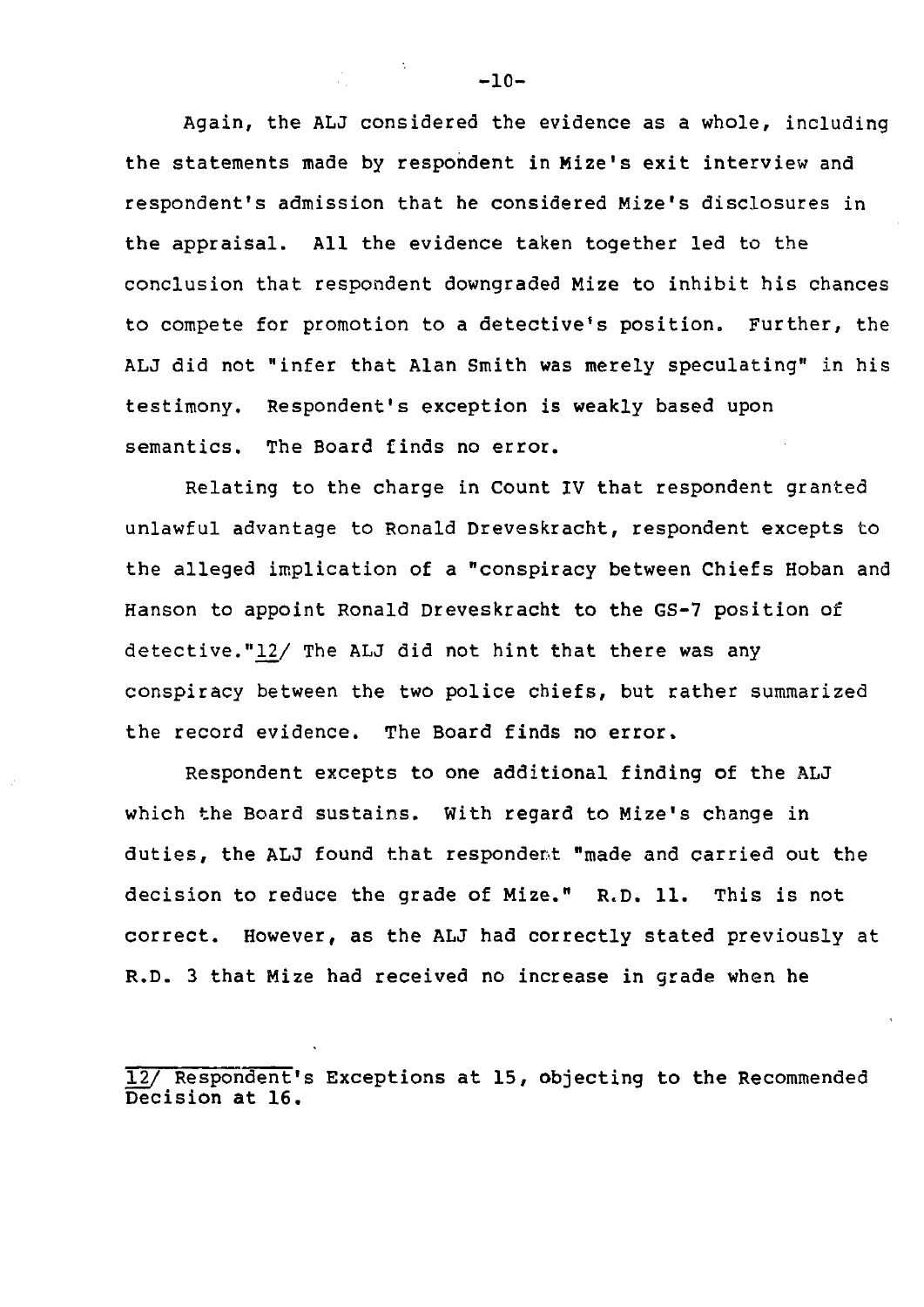assumed his new title of Lieutenant and Assistant Chief, this misstatement is not harmful error and does not alter the final outcome in this case. See Karapinka v. Department of Energy, 6 MSPB 114 (1981).

## III. The Penalty

Pursuant to 5 U.S.C. § 1207 (b), the Board has authority to impose disciplinary action consisting of removal, reduction in grade, debarment from Federal employment for a period not to exceed 5 years, suspension, reprimand, or an assessment of a civil penalty not to exceed \$1000. In the past, the Board has not had the opportunity to consider the criteria to be used in the selection of a penalty in a Special Counsel disciplinary action. However, we have considered a simliar issue in the context of employee appeals from agency adverse actions. See, e.g., Douglas v. Veterans Administration, 5 MSPB 313 (1981).

In Douglas and its progeny, we have held that penalties should ho selected only after a "responsible balancing of the relfvs.r: factors in the individual case." Douglas, 5 MSPB at 322. Which factors are relevant in an individual case, of course, may vary. Such factors generally include, but are not limited to, the nature and seriousness of the offense; the employee's job level; past disciplinary record; past work record; length of service; potential for rehabilitation; mitigating factors; and the adequacy of alternative sanctions to deter similar conduct in the future. Id. In our view, the method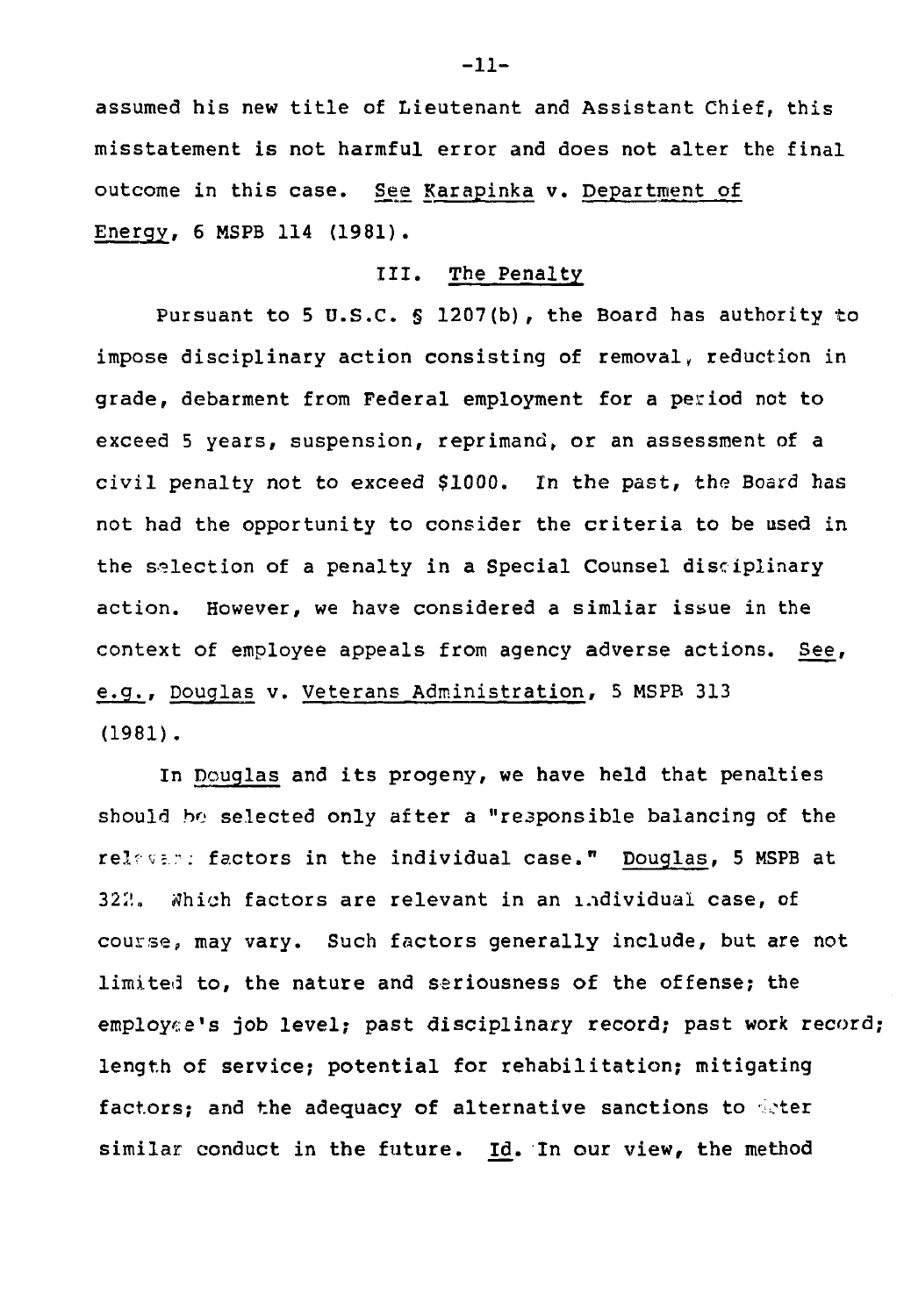for selecting penalties in adverse action cases is a rational scheme for ensuring that the penalty matches the character of the offense and, for that reason, we adopt it in disciplinary cases brought by the Special Counsel.

We find that ALJ Vanderheyden properly analyzed the relevant factors and recommended the appropriate penalty, a reduction-ingrade. There is no dispute over the seriousness of the offenses. And, as the ALJ stated,

[h]is [respondent's] job level, that of police chief, has a certain degree of prominence, particularly within the VAMC, and brings him in frequen: contact with the public. Respondent is in a supervisory capacity, and without fair and equal treatment to his staff and applicants alike the morale of the employees is reduced. The ability of respondent to continue to perform as a supervisor of others has been damaged by his unlawful conduct, and attendant notoriety,.

R.D. 35. Given these circumstances, a substantial penalty is required to deter similar conduct in the future. And, because it was the supervisory function which respondent abused, the penalty of reduction in grade to a non-supervisory position of GS-5 police officer is appropriate.

#### IV. Conclusion

Accordingly, the Board AFFIRMS the findings of fact and conclusions of law of Judge Vanderheyden, and ADOPTS AS MODIFIED, and incorporates herein, his Recommended Decision as the final decision of the Board.

÷

This is the final decision of tbe Board. The Veterans Administration is ORDERED to reduce J2rome Hoban from his

 $-12-$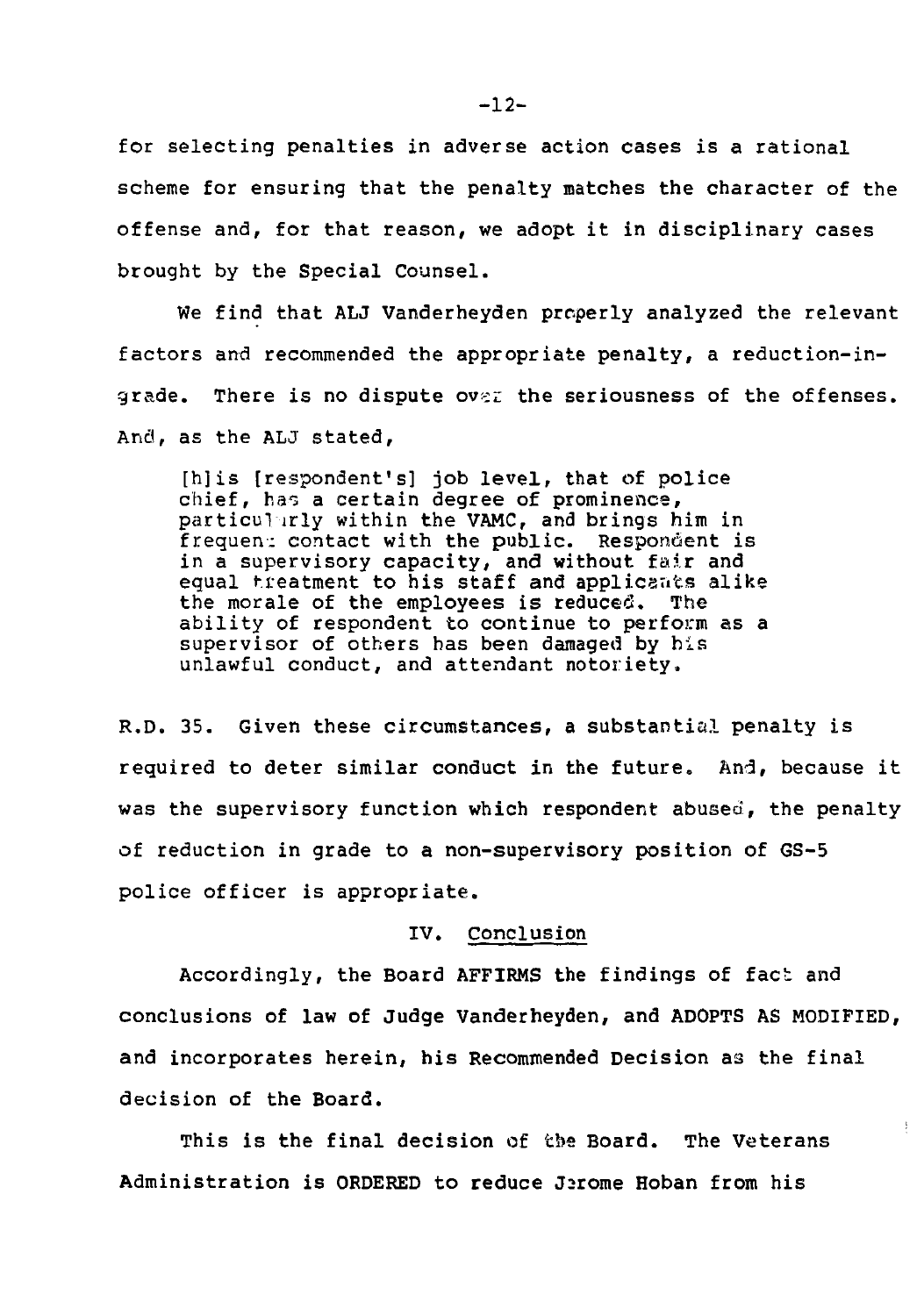position of GS-9 Chief of Police to GS-5, Step 1, Police Officer VA shall file a report of compliance with this decision with the Special Counsel within 30 days of the date of this Order. Respondent may obtain judicial review of this Order in an appropriate United States Court of Appeals. See 5 U.S.C.  $$1207(c).$ 

FOR THE BOARD:

Mansse

phen E. Manrose Washington, D.C. Acting Clerk of the Board